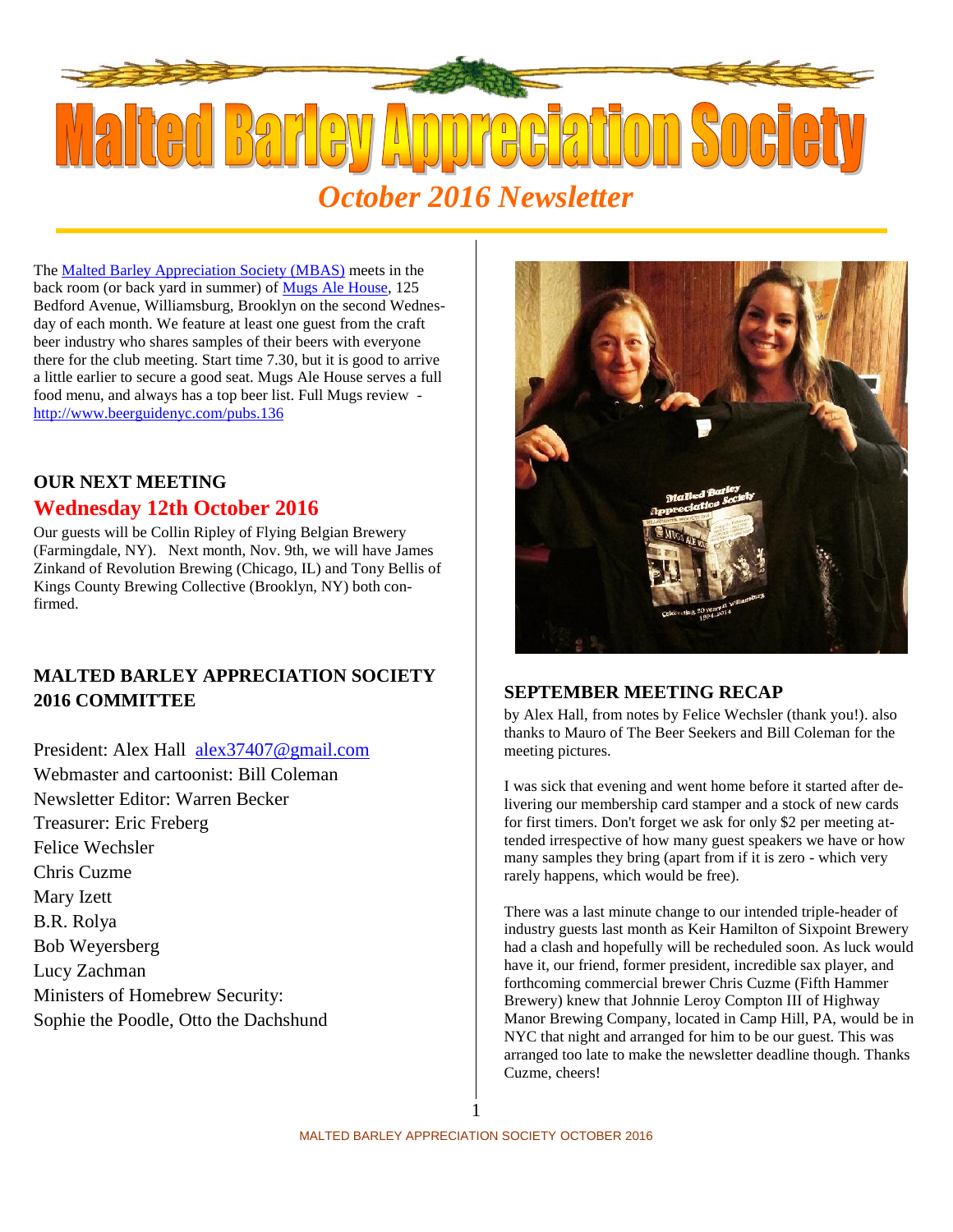

Our other guest was Gab Tantillo of Sweetwater Brewing Company, who brew some great beers down in Atlanta, GA. The brewery is very green-minded with their brewing processes and packaging. See

http://sweetwaterbrew.com/ for more on that. Gab was first on to speak and pour her samples.

Sweetwater has policy of having a 90 day shelf limit - for this reason they are building a new brewing facility in northern California so customers out west can experience their beers fresher and without the carbon footprint of shipping across the country. Exciting news is that Sweetwater is (or will be soon) supplying beer to Delta Airlines on flights between New York and Atlanta.

Sample #1 was Sweetwater 'Hash Session', 4.3% ABV. This was poured from cans and is their spring seasonal. We found this to be a light, hoppy, sessionable brew. The main hop in the boil is Amarillo. Sweetwater use 'hop hash', which is the oil sacs from dried hops parted from the rest of the leaf. This increases resiny bitterness while preventing the leaves from soaking up wort.



Sample #2 was Sweetwater

'420 Extra Pale Ale', 5.3% ABV, which was served from Mugs' taps. This is a flagship beer and best seller, coming up to 20 years of being brewed. The group reports that there were less finishing and bittering hops than 'Hash Session' although the profile on the palate was fairly similar. Refreshing, drinkable, and balanced. Centennial and Cascade hops were employed in this, according to



the commercial description.

Sample #3 was Sweetwater 'IPA', 6.3% ABV, again from the taps. A rye IPA, classed somewhere between a standard IPA and an ESB. Sessionable, crisp, with rye on the finish.

Sample #4 was Sweetwater 'The Pit & The Pendulum', 8.3% ABV. A barrel aged wild ale. The commercial description says "The perfect balance of three distinct divergences. Allowed to initially flower with Belgian ale yeast, The Pit & The Pendulum was then incarcerated with Brett and freshly puréed peaches to intensify the trifecta of its persona. Enjoyable fresh, but also a good

one for the cellar as the Brett continues to contemplate its environment. Malts: 2 Row, Carapils, Pilsner, Caramel. Belgian Candi Sugar. Hops: Bravo, Sorachi Ace, Sterling." Sweetwater are opening a new facility called Woodlands in the next few weeks to brew sour ales.

Sample #5 was Sweetwater 'Bourbon Barrel Aged Imperial Stout', 11.2% ABV. Sweetwater's strongest beer brewed this year with vinous, dried fruit notes. Felice found this very nice indeed. This is part of the 'Cork & Cage' series.

Next up was Johnnie Leroy Compton III of Highway Manor Brewing Company, which concentrates on sour ales. All his beers were served from bottles. The brewery operates on a 10BBL system, and the goal is to become a 'sour hub' on the east Coast. Blending is important there, and two yeast strains are used. Johnnie is described as a homebrewer at heart, and he doesn't use finings or temperature control.



Sample #6 was 'Say John Saison', 6.7% ABV. This is their version of a sour saison, "specially hopped", tart and sweaty but crisp and nicely balanced.

Sample #7 was Highway Manor 'Mr. Strawberry', 5.2% ABV,

strawberry saison brewed with 50lbs of fresh berries per BBL - which are added at some point

during the fist week of fermentation (varies slightly according to availability). This tart ale has a significant but not overpowering strawberry aroma and flavor, and is pleasant on the palate.



Sample #8 was Highway Manor 'Taste My Place', 4.8%. This barrel-aged golden sour was pleasantly sour and not over the top.

More information on Highway Manor's brews can be found at http://highwaymanorbrewing.com/

Many thanks to both our industry guests for September, and to everyone who turned up and enjoyed the evening. Huge thanks to Felice for covering for me as host. See you at the next meeting on Wednesday 12th October. Cheers, Alex.